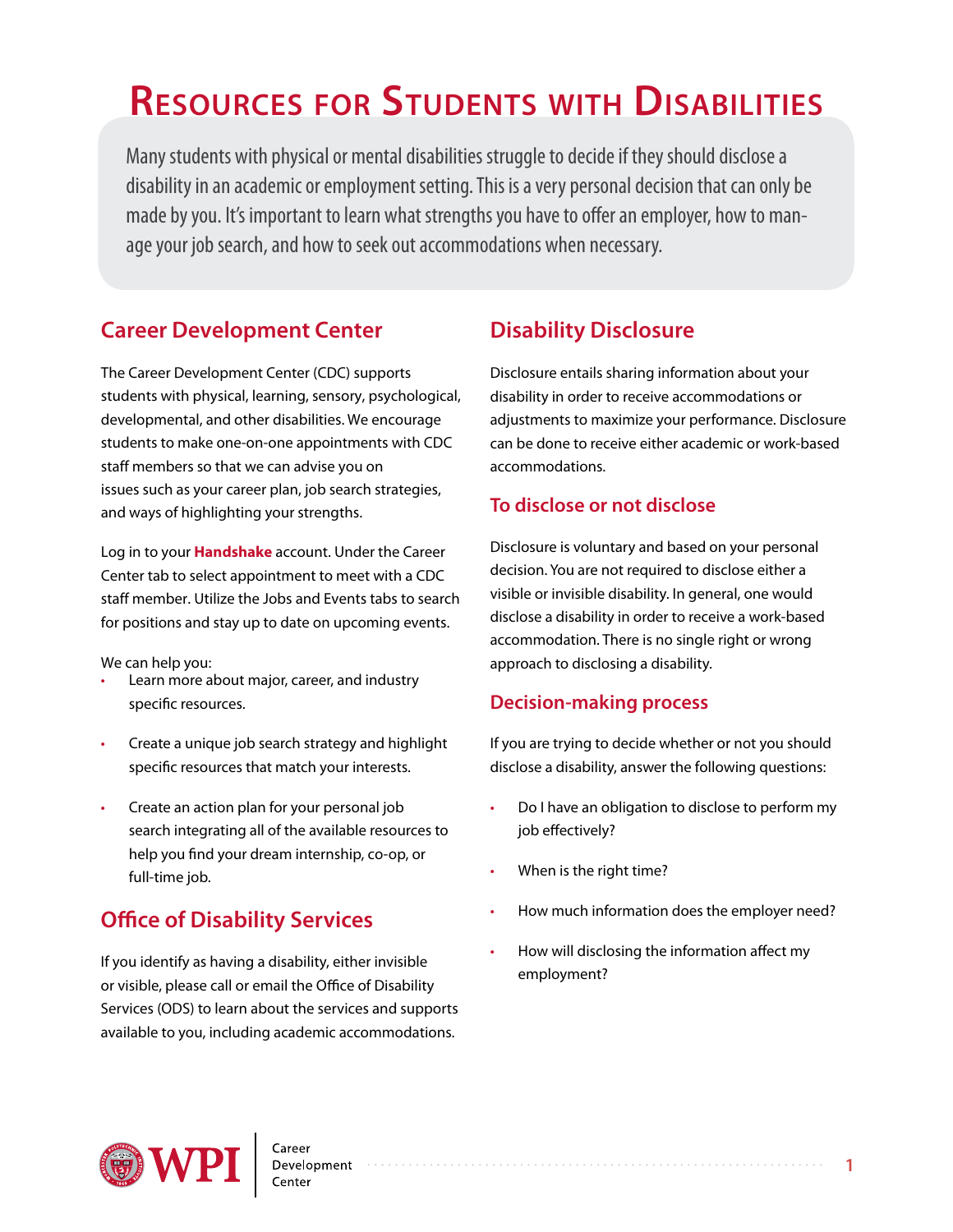#### **Advantages to disclosure**

There are several advantages you can gain from disclosing a disability, including:

- You will start to receive reasonable accommodations.
- You will be protected legally under the American's with Disabilities Act (ADA).
- You can improve your self-image and advocacy skills.
- You can receive assistance with learning new skills.

Examples of informed decision making in disclosure to receive work accommodations:

- Brian is deaf and will need an interpreter for an on-site interview at a technology company.
- Tammy, who has attention deficit disorder (ADD), needs directions printed because she misses steps when directions are presented to her orally.
- Miranda uses a wheelchair and needs an assistant to help her file paperwork in elevated filing cabinets in order to support her job in the insurance industry.
- Timothy has schizophrenia (which is controlled by medication) and needs a private workspace or dividers in his work area to limit disruptions and make his work day more effective.
- Melody is autistic and needs a highly structured work environment that is centered on her individual needs, which include training and enhancing social skills, language, and self-help.

## **Times to disclose**

You can disclose a disability at any stage of the employment process. In most cases you would disclose when you feel you need a work accommodation or adjustment. It is best to be proactive and disclose before you start experiencing work performance issues or conduct problems. Stages at which you might choose to disclose include:

- Pre-employment
- During the interview
- When the job offer has been made
- Post-offer
- When you have been working in the job
- Not at all

#### **To whom should you disclose?**

Disclosing a disability is on a need-to-know basis. Check your employee handbook to find out more about your employer's policy on accommodation requests. A general rule of thumb is to disclose to a person who has the ability to grant you work accommodations, such as your direct supervisor, manager, or human resources professional. Under the ADA, employers are required to keep all disability information confidential.

#### **How to disclose**

Let your employer know that you have a need for a work adjustment. You can simply say that it is for "a reason related to a medical condition." You do not have to give your specific diagnosis. Remember, you have no obligation to disclose a disability. However, it is your responsibility to seek out the assistance that you need. When you do disclose, it is only necessary to share information about your work limitations, condition, and needed accommodations.

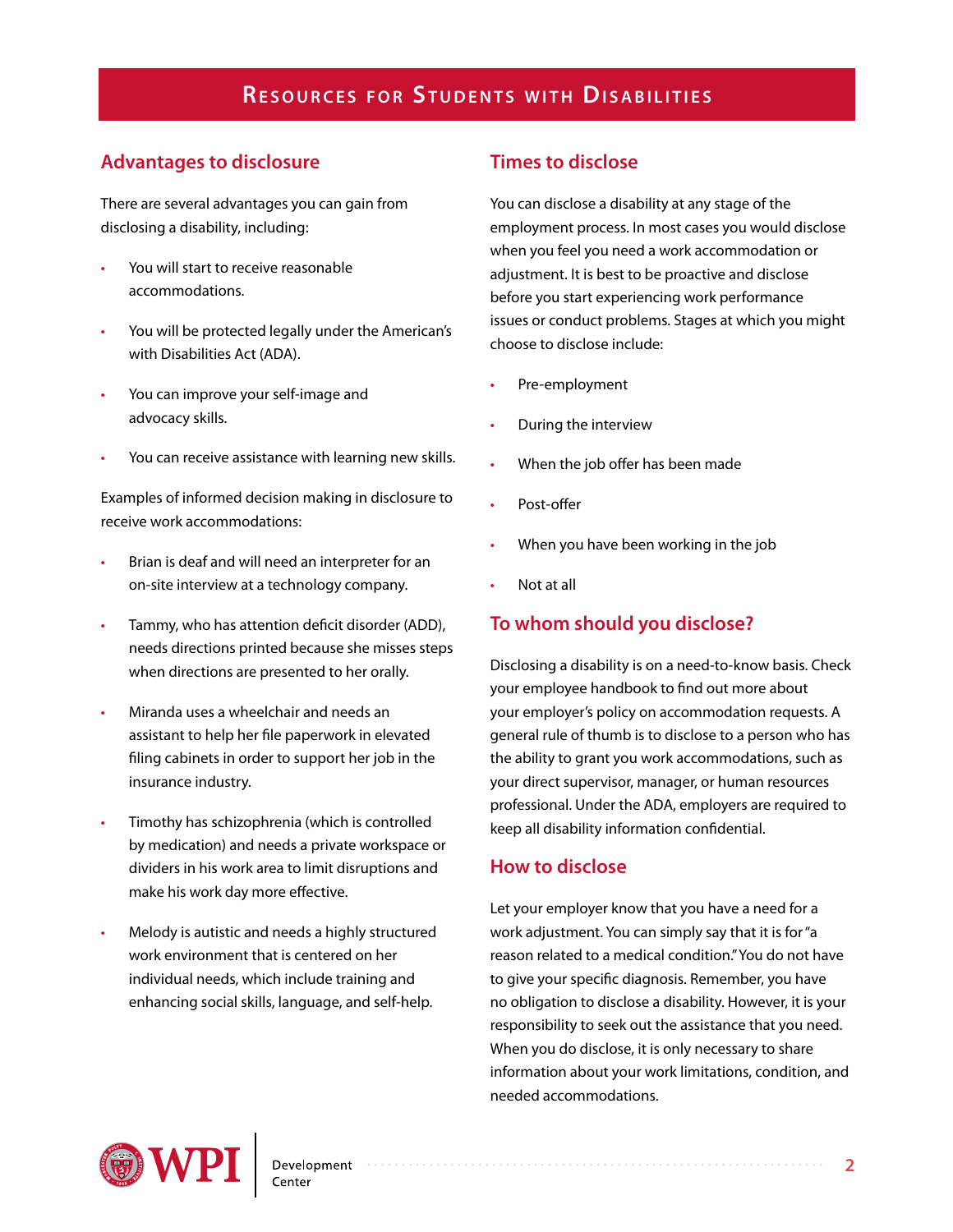It is a good idea to practice your disclosure conversation in advance with a friend or person you trust. Keep the conversation positive and focused on your strengths. Your confidence will convey that you have thought about what you need in order to accomplish the tasks required of the job.

## **Ways to disclose a disability**

You may choose to disclose your disability in one of several ways, including:

- In person to a manager, supervisor, or human resources professional.
- During an interview to make sure the work environment is a good fit, or over the phone to ensure the facility is handicapped accessible.
- In a cover letter to communicate how you've overcome obstacles due to your disability.
- On the voluntary self-identification portion of a government or job application.

#### **Requesting Work-based Accommodations**

The majority of employers say the costs associated with hiring a person with a disability are the same as hiring a person without a disability. Many companies already have the resources in place and there is no cost to them. If someone does not disclose, they may never know what resources could be available for them. You should look at this process as "Accommodating" versus "Accommodations." Just as an employer would accommodate a full-time student to attend classes, an employer would accommodate an employee with a disability.

## **Things to keep in mind**

- Why you are disclosing.
- How it affects your ability to do key job tasks.
- Types of accommodation that have worked in the past.
- What you are your anticipated needs?

#### **Examples of reasonable work-based accommodations**

Let your employer know what work accommodations you need. It is always best to be knowledgeable about what you need in order to convey this to an employer. Below is a list of common work accommodations used to help employees perform their jobs:

- Providing Technology (communication aids, computer access aids, hearing and listening aids, etc.).
- Having part-time or modified work schedules.
- Acquiring or modifying equipment (ergonomic chair, desk, keyboard, etc.).
- Making existing facilities accessible.
- Arranging mobility or transportation aids.
- Providing qualified readers or interpreters.
- Allowing for auditory tapes of meetings.

## **Participate in Work-based Learning Experiences**

Participating in a work-based experience such as an internship, co-op, or career shadowing opportunity will help you build confidence and gain soft skills like communication and leadership. Other benefits of workbased learning experiences include:

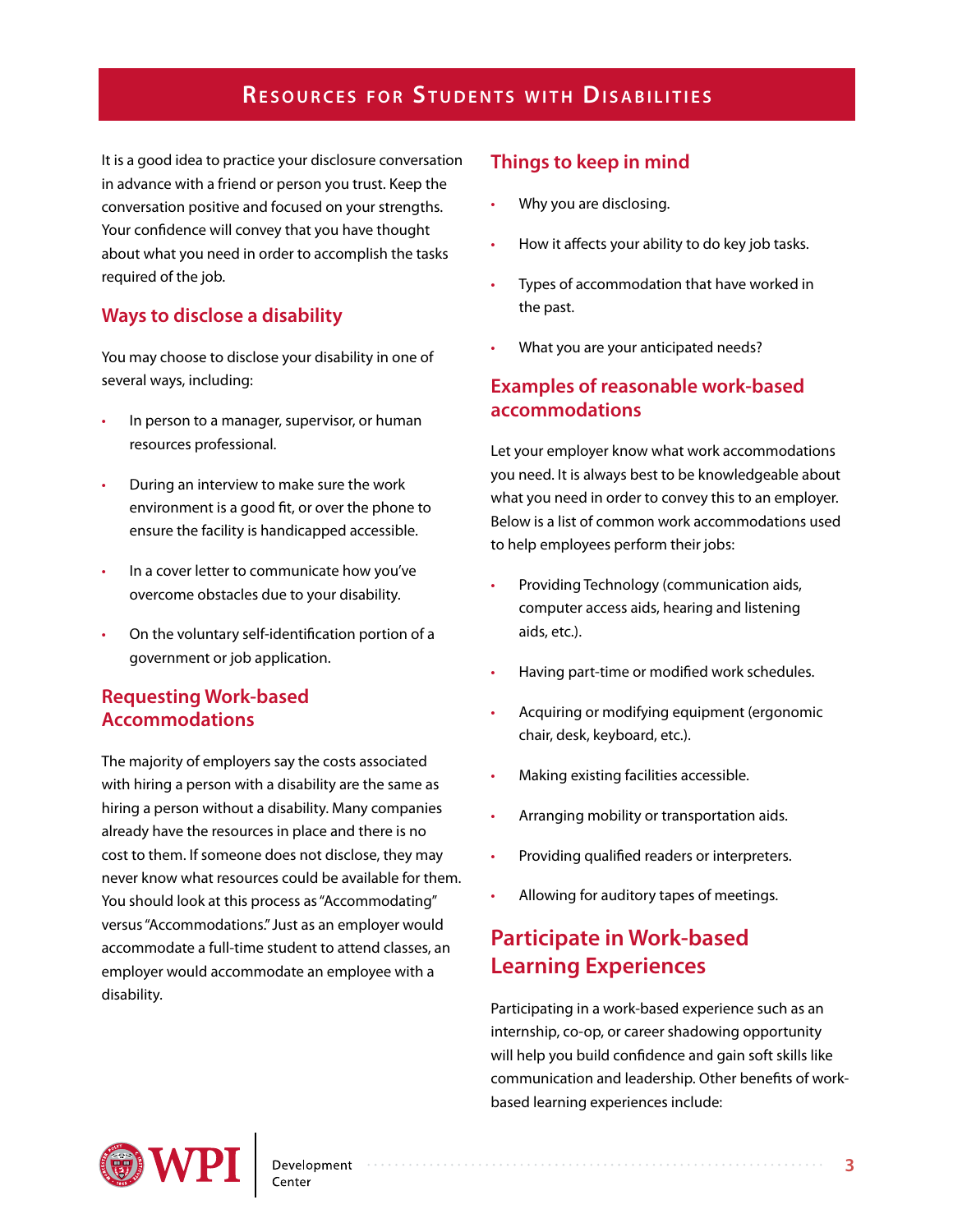- Breaking down barriers to employment and opening eyes of employers to your capabilities.
- Providing an opportunity to network with potential employers.
- Exploring career options while in school to decide what's the right fit for you.
- Apply skills learned in the classroom and through project-based experiences.
- Practicing in identifying appropriate accommodations and disclosing and discussing disabilities as they relate to the performance of job tasks.

## **Get Your Application Materials Ready**

- **1. Prepare a good resume:** A resume is a written summary of your education, skills, and technical experiences. Do not forget about leadership, project work, and volunteer experiences.
- **2. Create a cover letter:** Cover letters highlight the aspects of your background that are most relevant to the reader and in alignment with the job description.. This is essentially a sales pitch to an employer. A cover letter is also a place where you can first disclose a disability. This could be an advantage if:
	- You are applying to a state or federal agency that has to comply with affirmative action policies.
	- You are applying for a job that is related to your experience with a disability such as a rehabilitation counselor.
	- Having a disability is a requirement of the position.
- **3. Complete Job Applications:** for most jobs, the employment process starts with a job application.
	- Employers are prohibited from asking medical or disability related questions on a job application due to ADA regulations.
	- A government agency may ask an applicant to voluntarily disclose a disability to comply with affirmative action policies.
	- In all other cases, it is advised that you leave questions blank regarding your disability or medical history. This allows you to explain why you left questions blank at a later date.

## **Interview Strategies**

## **Do your homework**

If you need accommodations like access to the building, you may need to disclose your disability. Map out the location of the interview and make sure it is accessible to you. If it is not, contact the interviewer to request a different location. In the case that it is not, have a location in mind in the event that the interviewer needs suggestions.

It is okay to call and ask questions about accessible parking spaces or accessible features such as elevators. It is always best to have these issues arranged ahead of time, at least one day prior to your interview. This will also prove to your employer that you are able to plan and solve these situations successfully.

## **Be prepared for difficult questions**

The best way to tackle difficult questions is to be ready for them. List out questions you have difficulty with and prepare answers. It is always best to practice your responses to these answers. If a script will make you feel more comfortable, make one and practice it until you

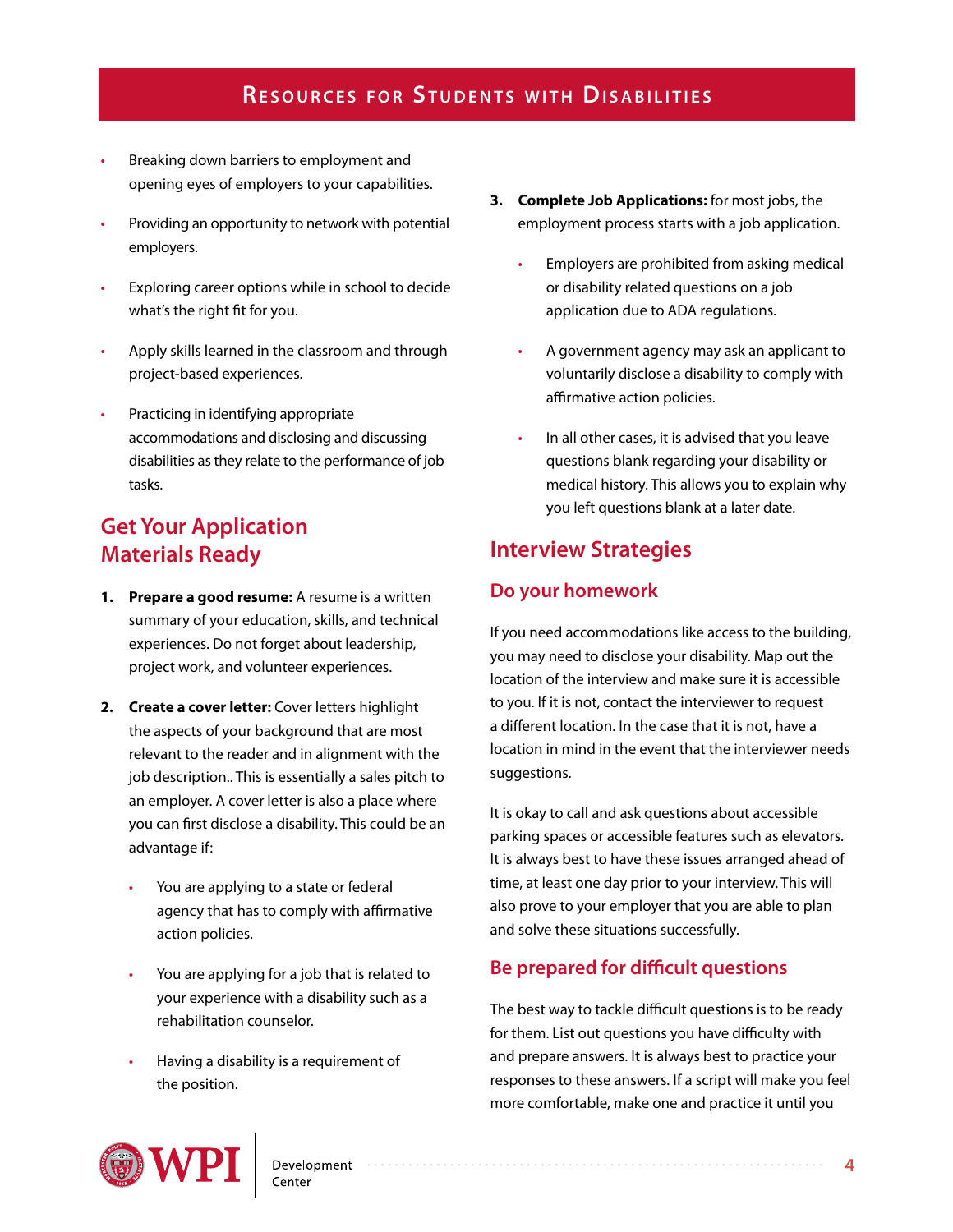no longer need it. You can also make an appointment to review "Interview Skills" or to do a "Mock Interview" at the CDC.

If you encounter a question about a difficult time during school or otherwise, always answer professionally and in a positive manner. If you do disclose your disability, do so with confidence and focus on the present. Remember, the focus should be on your abilities and qualifications to do the job you are seeking..

#### **Focus on your abilities**

Keep the focus on your skills and abilities, not your disabilities. You are being interviewed because you are qualified and capable of filling the position's qualifications. Sell the employer on your strengths and what you can do. Always be positive and reframe your weaknesses into positives. Be honest and you will be in a good position.

Some examples of reframing weaknesses include:

"I am very detail oriented and I am going to make sure that I get it right every time."

"I apologize but I won't be making a lot of eye contact during this interview; it is of no indication of my interest in the job."

If you have trouble talking about your strengths, you can access and utilize Focus2 through your **[Handshake](https://wpi.joinhandshake.com/schools/127/articles)** account. Focus2 can be used to take self-assessments (interest, personality, skills, values) and research careers and majors. Make an "Assessment Results" appointment to go over your results with a CDC staff member.

#### **Bring a portfolio or other supporting materials**

If you have trouble talking about your strengths or making small talk, bring a portfolio to showcase your work. Let your work do most of the talking for you.

## **Distracting behaviors**

If you have trouble with fidgeting or remaining focused during an interview, bring a small outlet for your energy such as a paperclip.

#### **Practice, Practice, Practice**

Practice is the best preparation for an interview. You should spend about 2-3 hours preparing for your interview. Make an "Interview Skills" or "Mock Interview" appointment with the CDC to best prepare.

## **Send a Thank You Note**

A thank you note can distinguish you from other candidates and clarify questions from the interview you felt you didn't articulate well. It will also re-affirm your interest in the job. Refer to the **[Thank You Note Writing](http://www.wpi.edu/Images/CMS/CDC/Thank-you-note.pdf)** cheat sheet for ideas on thank you notes.

#### **Illegal Interview Questions**

The ADA places restrictions on disability-related questions that can be asked of applicants and current employees. Questions asked by employers should only be asked if they are required to perform the essential functions of a job. If an interviewer asks you about these topics, you can respond in different ways:

- If you are comfortable answering the question, you may. However, you do not have to.
- If you do not wish to answer the question:
	- Politely express to the interviewer that you prefer to keep the focus on items that are directly relevant to the position.
	- Inquire as to how this information relates to the job, as you prefer to keep the content focused on your professional qualifications.

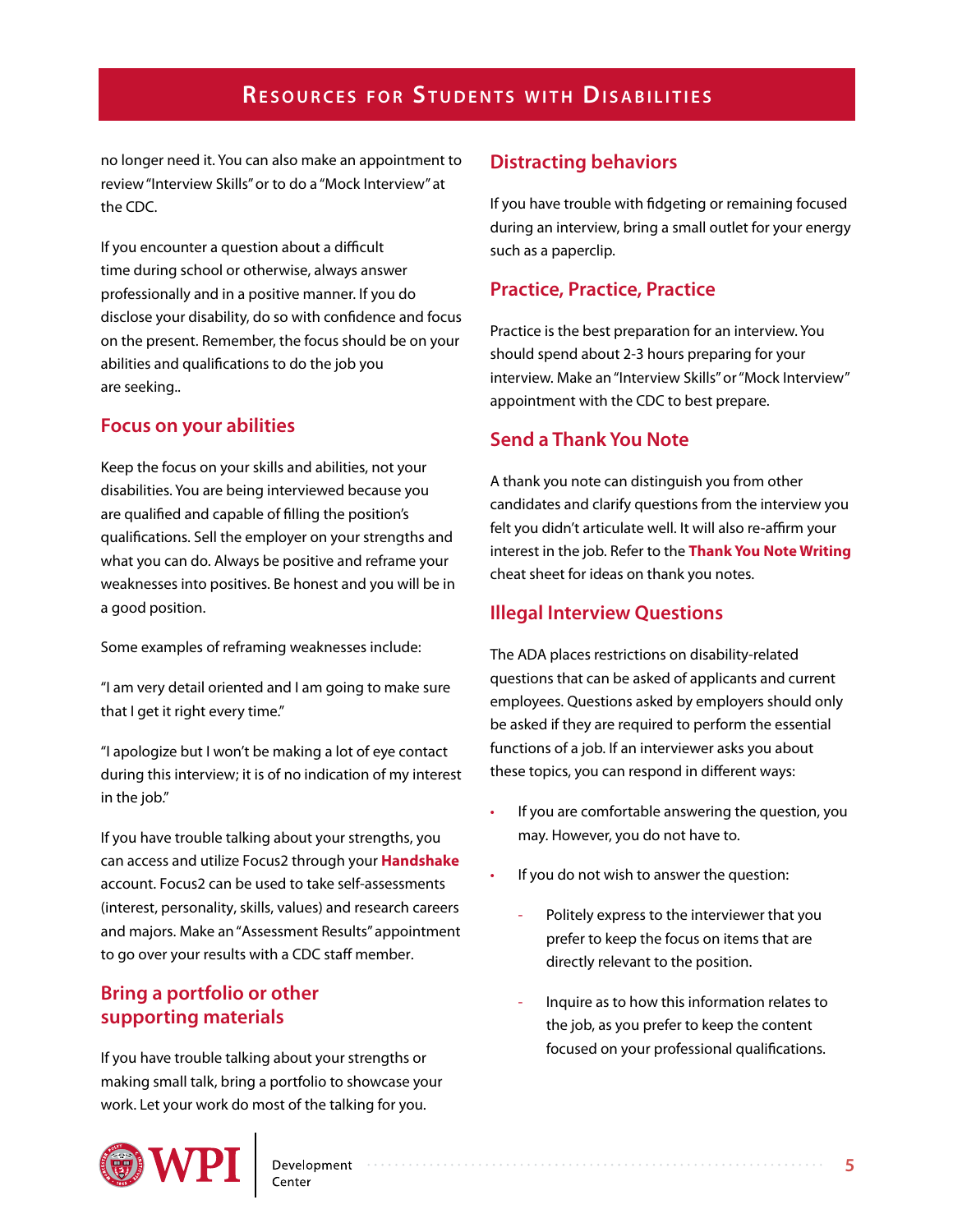Examples of illegal interview questions include:

- Do you have a disability?
- Does your disability inhibit you from performing the essential functions of the job with or without an accommodation?
- Can you sit?
- Are you able to carry objects?
- Are you color blind?
- Why do you use a wheelchair? Will we have to make an accommodation for your wheelchair?
- Describe all of your disabilities.

*Please let the CDC know if you encounter any illegal questions on a job interview.*

## **Career Plan**

The checklist below will help you create an action plan for the next steps in your job search:

- Review the **[Resume Writing](http://www.wpi.edu/Images/CMS/CDC/Resume-writing.pdf)** tip sheet and have your resume critiqued by the CDC.
- $\Box$  Define your job objective, what you want to do or what role you are targeting. Make sure this objective is reflected on your resume (you may have various versions of your resume to support different job objectives).
- □ Review the **[Cover Letter](http://www.wpi.edu/Images/CMS/CDC/CoverLetters.pdf)** tip sheet and have your cover letter critiqued by the CDC.
- $\Box$  Take inventory of the skills you have to offer an employer by utilizing Focus2 to take assessments (interest, personality, skills, values) and research careers and majors. Think about how you can highlight these skills in your resume, cover letter, networking conversations, and interviews.
- $\Box$  Make an "Assessment Results" appointment to go over your Focus2 results with a staff member from the CDC.
- $\Box$  Attend a CDC Workshop or internship/co-op/job search appointment to learn tips and strategies to find opportunities.
- $\Box$  Identify the industries and company types of interest to you—large or small, private or public, revenue level, sustainable initiatives, specific technology, etc.
- $\Box$  Identify work and lifestyle values that are important to you, e.g., a flexible work schedule, travel percentage, affordable living in the area, rural location vs. being near a city, working outside, spending most of your time at a desk, etc.
- $\Box$  Assess what environments you work best in, e.g., on a team or independently.
- $\Box$  Use Handshake, Career Shift, job boards, company websites, and professional organizations to research companies and find job openings that align with your interests and skills.
- $\square$  Practice interviewing with a mock interview (60 minutes) or interview skills (30 minutes) appointment at the CDC.
- $\Box$  Meet with the Office of Disability Services to determine what work-based accommodations or adjustments you may need to be successful.